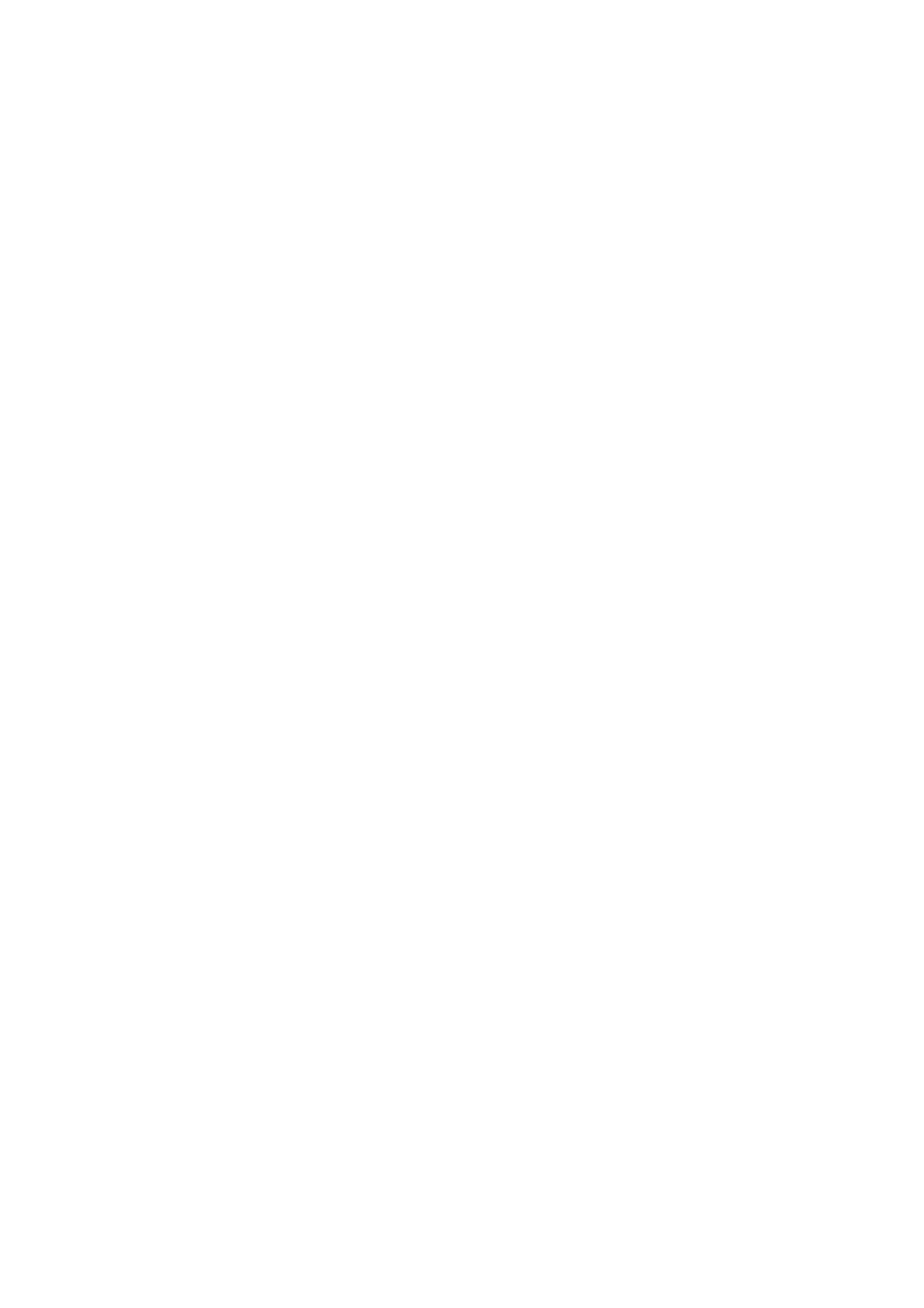# Preface

This standard corresponds to the standards of Codex Alimentarius Commission (CAC): Codex Stan 285 -1978 (Amendment 2008) *Codex General Standard for Named Variety Process(ed) cheese and Spreadable process(ed) cheese*, Codex Stan 286-1978(Amendment 2008) *Codex General Standard for Process(ed) cheese and Spreadable process(ed) cheese*, Codex Stan 287-1978(Amendment 2008) *Codex General Standard for Process(ed) cheese Preparations (process(ed) cheese food and process(ed) cheese spread)*. This standard is not equivalent to Codex Stan 285 –1978(Amendment 2008) and Codex Stan 286 - 1978(Amendment 2008), Codex Stan 287-1978(amendment 2008). The Microbiological standards correspond to the relevant provisions of COMMISSION REGULATION (EC) No 1441/2007 dated December 5, 2007 but the consistency between the two is non-equivalent.

This is the first issued standard of process(ed) cheese.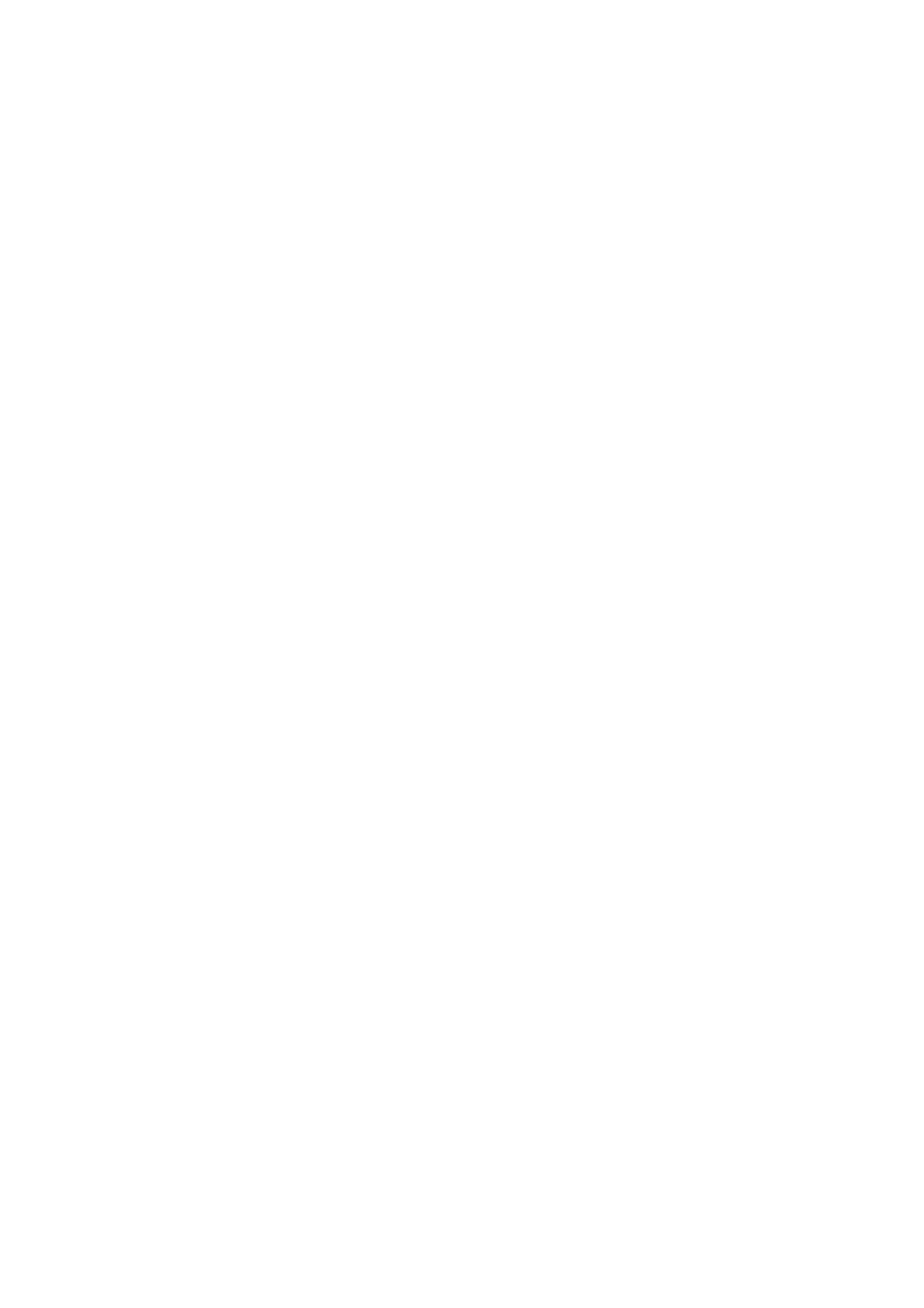# **National Food Safety Standard Process(ed) Cheese**

#### 1. Scope

This standard is applicable for process(ed) cheese.

## 2. **Normative References**

The provisions cited in this standard is obligatory. For all dated reference, only the dated edition is applicable for this standard. For for references which are not dated, the latest edition(including all amendments) are applicable to this standard.

#### 3 Terms and Definitions

3.1 Process(ed) cheese

Process(ed) cheese are made by heating, mixing and emulsifying with the aid of emulsifying agents the cheese (minimum 15%) with or without adding other ingredients or additives.

#### 4 Technical Requirements

#### **4.1 Raw materials**

- 4.1.1 Cheese: Comply with the provisions of GB 5420.
- 4.1.2 Other ingredients: Comply with relevant safety standards and/or regulations.

#### **4.2 Requirement for Sensory properties (** to comply with Table 1)

| Item             | Requirement                        | <b>Test method</b>             |
|------------------|------------------------------------|--------------------------------|
| Color            | uniform                            | Put the sample in 50ml beaker  |
| Odour and flavor | Easily melt with creamy            | to observe its color and       |
|                  | mouthfeel and characteristic       | structure. Smell the odour and |
|                  | cheese odour and flavor            | taste after rinsing the mouth  |
| <b>Structure</b> | Smooth surface,                    | with warm water.               |
|                  | homogeneous fine structure         |                                |
|                  | and visible particles for the      |                                |
|                  | ingredients related to its flavor. |                                |
|                  | No visible foreign                 |                                |
|                  | matters/impurities.                |                                |

#### **Table 1 Sensory Property**